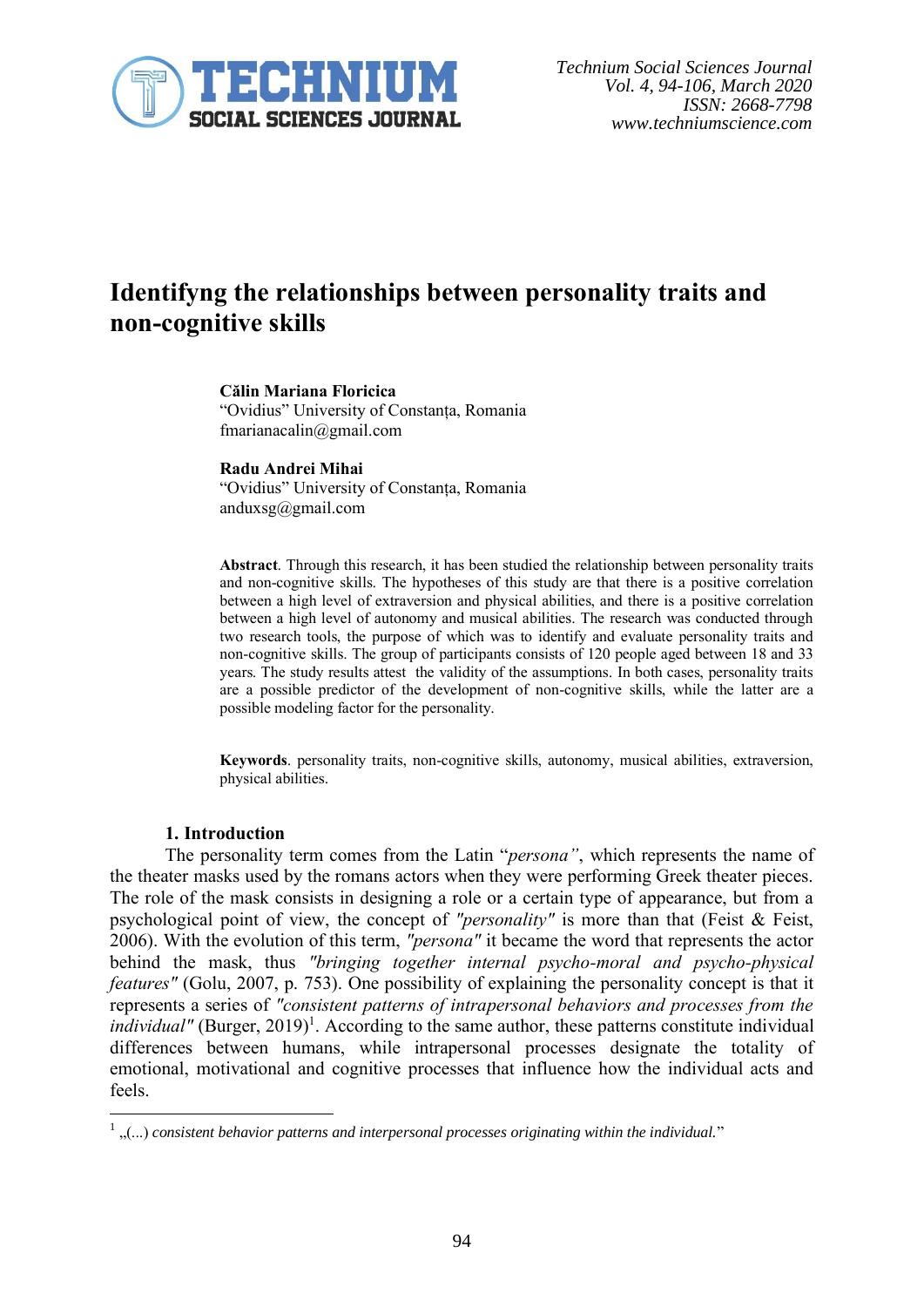

Other personality definitions tell us that this is *"a stable element of a person's conduct; what characterizes and differentiates it from another person."* (Sillamy, 2000, p. 231) or *"a macro system of informational and operational invariants that are constantly expressed in conduct and are defining or characteristics of the subject"* (Neveanu-Popescu , 1978, p. 533). In other words, personality is the result of man's total development as well as the valorization of his own attributes in the social sphere, being the conscious response of the individual to the environment and the surrounding reality (Chetan & Sommer, 1978). So, personality is seen as a set of *"stable, perceptive, reporting and thinking patterns about the environment and the self that are expressed in a wide variety of social and personal contexts."* (American Psychiatric Association, 2000, pp. 686, and Joyce, 2010, p. 4).

When we refer to the concept of trait, we relate directly to a personality dimension that we use to classify the people around us, according to the degree of manifestation of their particular behavioral characteristics (Burger, 2019). Each person benefits from a series of individual characteristics, such as shame or aggression, which constitute long-term provisions or features that, can be used to characterize human personality (Engler, 2014). Gordon Allport considers the traits to be those human tendencies to respond to events in the outside world in a certain way. The traits are consistent and resilient, representing the ultimate reality of the psychic organization. At the same time, they are divided into two categories: common features and personal arrangements. First refers to a hypothetical construct through which it is possible to compare individuals from different cultures, while the latter refers to a determinant general characteristic of the person only belonging to it. Also, three categories are recorded at the level of personal provisions: the cardinal dispositions, which refer to the fact that almost all the behaviors of an individual are under the influence of an omnipresent personal disposition; the central dispositions, which refer to the characteristic tendencies of the human individual, which he could use in the process of describing his essential characteristics; secondary dispositions, which refer to specific trends, rather than crucial in terms of the structure of human personality (Engler, 2014).

In psychology there is some confusion in terms of aptitude and abilities. The term aptitude should be used when we refer to a collection of skills that have a certain value in a culture. From a theoretical point of view, the concept of "skills" refers to the possession of abilities that have been acquired through experience or training, while the concept of "abilities" represents the potential inurement of such skills (Kline, 2000). A specific distinction between the two concepts can be achieved through their definitions. Thus, aptitude is *an " attribute or a system of attributes of the subject, mediating the success in an activity; the possibility to act and achieve performance; a factor of the person facilitating knowledge, practice, technical and artistic elaboration, communication." (*Neveanu-Popescu, 1978, p. 58), while the ability refers to that *"trait synonymous with understanding, dexterity, skillfulness, cleverness, highlighting the ease, speed, superior quality and precision with which man performs certain activities, involving self-organization appropriate to the concrete task, supple, efficient adaptation. It is frequently reported in the case of muscular, manual actions, thus having the meaning of method, working pattern or behavior for concrete tasks. It is also noticeable for cognitive tasks."* (Ibid, P.58). In other words, abilities are those (non) cognitive characteristics that can be developed and perfected, and will result in skills, which in turn represent a system of attributes or inclinations that enable the individual to successfully perform certain activities, but also to achieve performance in a certain field.

Non-cognitive skills are those abilities that can be identified outside of the cognitive sphere, but which make a significant contribution to the individual's success in successfully completing some activities. In this concept it fits both abilities that refers to the physiological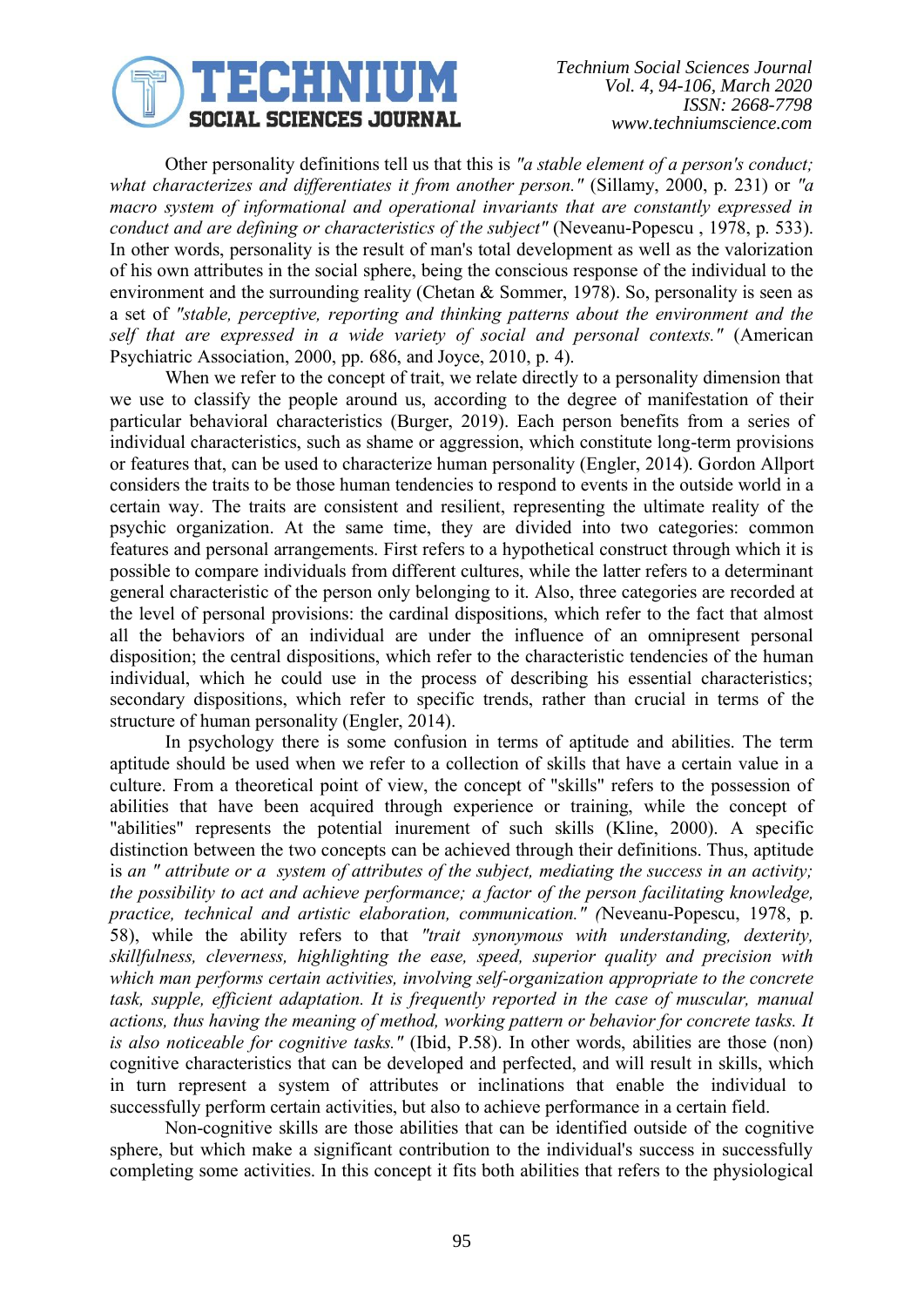

and sensorial sphere, as well as self-regulation or relating with other people (Miclea & Călinici, 2008). Non-cognitive skills have several facets: some of them refer to personal and social competence, while others refer to affectivity (Khine, 2016). Compared to cognitive abilities that crystallize during the development period, non-cognitive abilities can be learned and developed even after the development or study periods have passed through the practice of those activities that enable them to be appropriated (Humphreys, Kesenne, & Rodríguez, 2011). Conceptualizing non-cognitive abilities takes place from 1920 to 1930 through some constructs such as *"social intelligence"* (Thorndike) or physical, psycho-motors, and sensorial abilities (Fleishman), as well as through the operationalization of musical and artistic talents. Fifty years after these constructs, Gardner introduces the concept of "multiple intelligence," while Sternberg defines *"practical intelligence,"* which allows to organize these types of abilities in the form of constructs. In Gardner's perspective, *"multiple intelligence"* refers to linguistic, musical / rhythmic, naturalistic, logical / mathematical, spatial / visual, kinesthetic / intrapersonal, interpersonal and existential intelligence (Gardner 1988; Sternberg 1996; Miclea &, 2008).

Non-cognitive abilities are divided into two dimensions: personal dimension and social dimension. Within each dimension, there are other sub dimensions as follows (Balica, et al.):

**Personal dimension** - which contains five sub dimensions:

1. **The concept of self:** meaning, the way the person perceives himself. Here falls the academic self (the way of mental representation of personal academic ability) and the social self (the way in which the human individual perceives the existence of social acceptances, but also his own inter-relational abilities (Brunner et. al., 2009, Brendt & Burgy, 1996; apud. Ibid.) In this context, self-consciousness, defined as "the essential condition of regulator activism, selectivity and creative intervention in the environment," (Neveanu-Popescu, 1978, p. 141), but also how the human individual pays attention to the internal and external aspects of the self. Also, within the concept of self is also the body image, meaning the way of representation of the information regarding the personal physical aspect (Delevecchio et al., 2015; 2013, Balica et al., 2019).

2. **Self-efficacy:** which refers to the way in which the human individual self-assesses his / her own capacity to organize and execute the actions necessary for the accomplishment of objectives, being in close connection with the sense of ownership (Bandura, 1977; 1955; 1997; apud. Ibid.).

3**. Self-regulation:** is that human self-control capacity, both at the physical (behavioral) and cognitive level.

4. **Motivation:** represents the totality of dynamic factors involved in defining a person's behaviors.

5. **Creativity:** that is, the "a mood to create that exists in a potential state of the individual and of all ages." (Sillamy, 2000, p. 84).

# **Social dimension -** which contains two sub dimensions:

1. **Social skills:** meaning, *"those learned behaviors accepted in society that allow a person to interact with others effectively and to avoid unacceptable reactions by society"* (Greshman & Elliot, 1990, Balica et al., P. 38). In the case of these abilities, it is both the disposition and the capacity of the individual to initiate and conduct pro-social behaviors, but also to maintain effective and beneficial interpersonal relationships for each partner involved.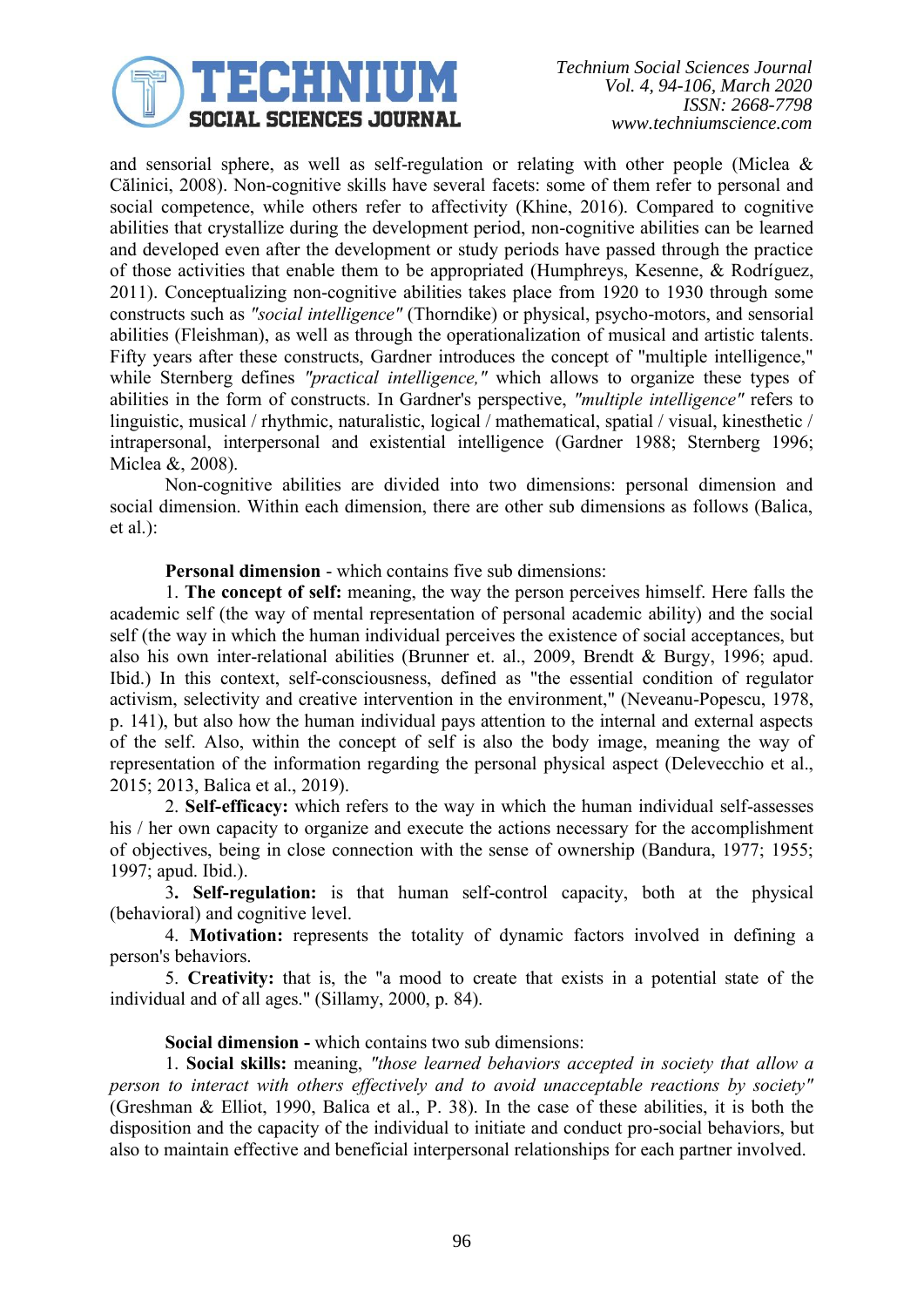

*Technium Social Sciences Journal Vol. 4, 94-106, March 2020 ISSN: 2668-7798 www.techniumscience.com*

2. **Civic Skills:** refers to the ability of the individual to take part in the activity of civic life, which implies effective involvement with other people in public activities, a high degree of responsibility and solidarity, as well as an active interest in what solving existing problems at the local community level or community in a broad sense along with the manifestation of respect for human rights as well as differences between the values of different ethnic or religious groups (Ibid.).

Given that this research addresses two personality traits involved with non-cognitive skills, I think that explanations are needed as to what these traits and abilities are. Regarding the features, we will first discuss autonomy, one of the five surface areas of the Big Five model. The last one is considered to be independent from cognitive aptitudes. Within it are grouped different types of behaviors that are considered to have a direct connection with an active search for love and new experiences. Autonomy describes the (non) cognitive opening to experiences. Its manifestation takes place in a wide range of interests and through the search and experimentation of novel activities (McCrae & Allik, 2002). In general, people with a high level of autonomy tend to act differently from others, but also an interest in using creativity to carry out their activities. At the same time, an increased level of autonomy implies the existence of a desire for independence and freedom of action and development.

Regarding extroversion, it is necessary to understand that this is one of the temperamental concepts of human personality, along with introversion. A definition of temper tells us that it is the *"dynamic-energetic side of personality. Dynamic because it provides us with information about how fast or slow, mobile or rigid, accelerated or flat, uniform or nonuniform is the individual's conduct. Energetic, because it shows us how much energy an individual has and how it is consumed. (...) Temper is one of the sides of the personality that most expresses in behavior and conduct (movements, affective reactions, speech, etc.)"* (Zlate, 2006, p.353). Basically, when we talk about temper we refer to all those characteristics of manifestation of the emotional phenomena, within which the capacities of the individual of emotional stimulation are found, together with his speed of response and the quality of the predominant state, as well as the particularities of manifestations of fluctuations and the intensity of the mental state (Allport, 1961, p. 34 ap Joyce, 2010, p. 4).

In this sense, extraversion is the man personality oriented towards the outside. Extraversion is *the "outward orientation of libido. (...) an obvious relationship of the subject with the object in the sense of a positive displacement of the subjective interest towards the object. Someone who is in an extraverted state thinks, feels and acts in relation to the object, namely in a straightforward and clearly perceptible way (...). Extraversion is therefore to some extent a transfer of interest from subject to object. If extraversion is intellectual, then the subject thinks of itself in the object; if she is affective, the subject feels herself in the object. In the state of extraversion, the subject is strongly determined (...) by the object." (*Jung, 2004, pp. 448-449). At the same time, extraversion refers to the quantity and intensity of an individual's relationships with his / her environment (especially from a social point of view), but also to the energetic, enthusiastic and secure tendency to search for contacts with the environment, along with the positive experience of his own experiences (McCrae & amp; Allik, 2002). An extravert tends to display positive feelings when in the social environment, as well as an increased interest in active participation in social events or group entertainment. Extraversion also involves the high tendency to initiate and develop dialogues with other people, along with establishing effective relationships with them.

In terms of non-cognitive abilities, two of these are evaluated in this research: musical abilities and physical abilities. Firstly, musical abilities refer to the individual's ability to successfully perform tasks that require the reception, production and use of musical sounds.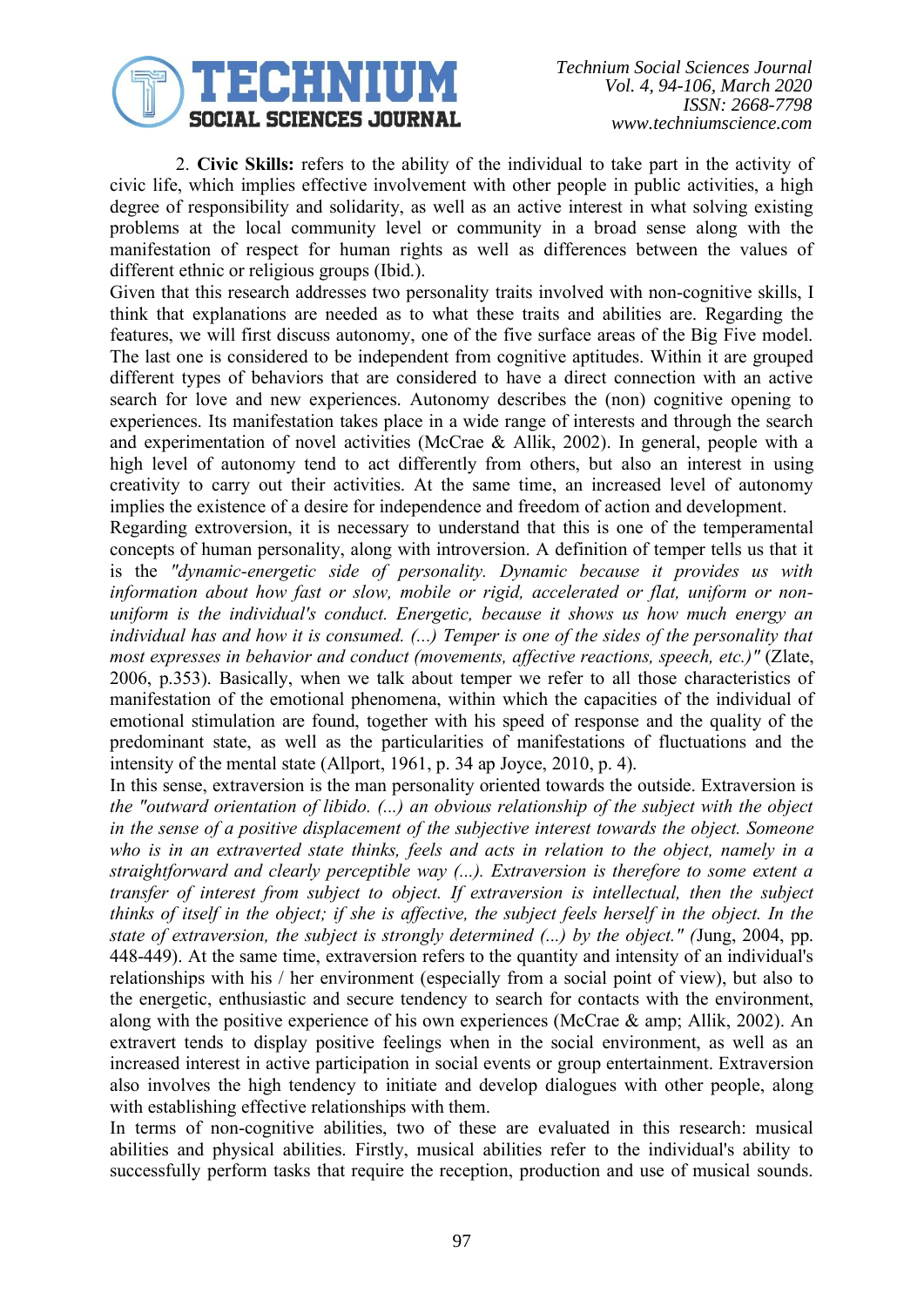

They relate to the individual's potential to learn to create music and they have a number of features such as: rhythm pattern, musical memory, rhythm sense, time sense, timbre sensation, sensitivity for sound intensity, auditory and musical production and the sense of harmony (consonance / dissonance) (Miclea & Călinici, 2008). Secondly, physical abilities refer to the individual's ability to successfully complete a series of activities in which the intense sustained physical effort, sustainability, speed and detention are required in terms of physical responses. They relate to force, strength, balance and body coordination, being identified by the following features: dynamic flexibility, dynamic force, explosive force, static force, trunk strength, extensible flexibility, general body coordination, general body balance and physical strength (ibid.).

# **2. Sample and methods**

The sample of this research consists of 120 persons, both male (53 participants - 44.2% of the total) and female (67 participants - 55.8% of the total), with ages between 18 and 33 years. It is worth mentioning that most of the participants (namely 77.5% of the total) are aged between 18 and 22 years. A total of 100 participants (88.3%) of the sample come from the urban area, while only 20 participants (16.7%) come from rural areas. Regarding civil status, 18 of the participants (15%) are married, while 102 of the participants (85%) are unmarried. At the same time, 100 of the participants completed the level of secondary education (high school), while 20 of them completed the level of higher education (faculty).

The methods used in this study consisted of two questionnaires aimed at identifying and evaluating personality traits and non-cognitive abilities.

## **2.1. Five-factor personality inventory (f.f.p.i.)**

This questionnaire aims to evaluate the five factors of the Big Five Model: extraversion, kindness, conscientiousness, emotional stability and autonomy. The use of this questionnaire can be done through both self-evaluation and evaluation of the subject by another person authorized to use it. In the questionnaire, there are 100 items that are grouped in five scales (those that designate the Big Five surface). Each scale benefits from 20 items. Five answers are available to answer the questions, using a Likert scale, where "1" means "it fits me a lot", "2" means "it fits me a little", "3 means" fits me half "," 4 "means" it fits well"and" 5 "means" it fits me a lot ". Some items are inversely quoted. The questionnaire does not have a limited time to complete.

## **2.2. Questionnaire for assessment of non-cognitive abilities**

The questionnaire aims to identify non-cognitive abilities that contribute to the success of the individual. It benefits from a total of seven scales, which include 58 items. These seven scales are the following: 1) Physical abilities (10 items); 2) Psycho-motor abilities (10 items); 3) Visual abilities (6 items); 4) Auditive abilities (6 items); 5) Musical abilities (8 items); 6) Artistic abilities (8 items); 7) Interpersonal abilities (10 items). Response variants are offered through a Likert scale where "1" means "very weak", "2" means "weak", "3" means "medium", "4" means "good" and "5" means "very good". The questionnaire can be done individually, but also in the group. He does not have a time limit for completing it. Subjects should self-assess these abilities.

## **3. Objectives and hypotheses**

The main objective of this research is to identify the existing relationships between personality traits and non-cognitive abilities while the secondary objective is to identify the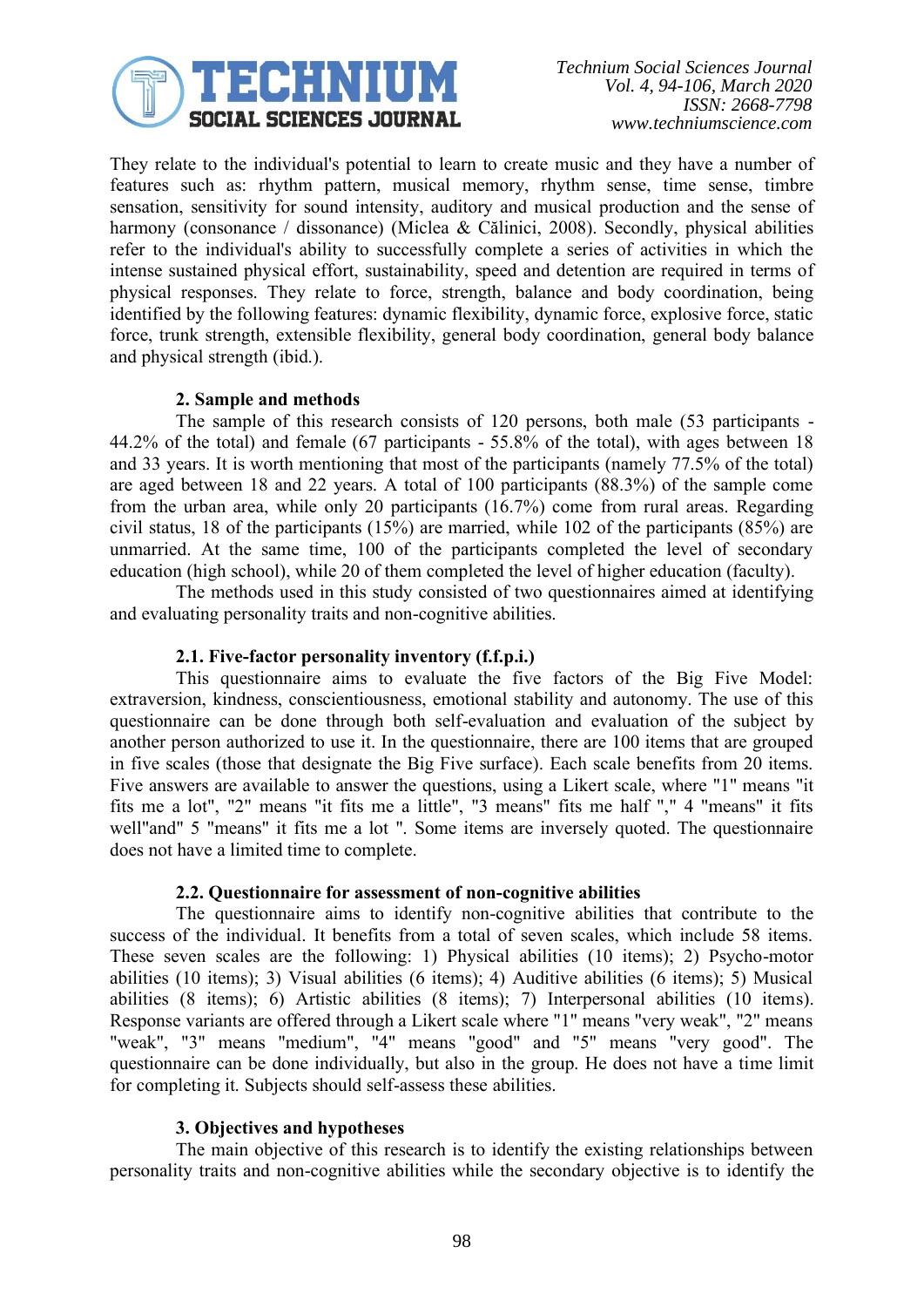

manifestation particularities of the correlative phenomena, as well as, the reasons that explain the existence of these phenomena. Thus, the assumptions of the research are as follows:

**Hypothesis no. 1:** It is assumed that there is a positive correlation between a high level of extraversion and physical abilities.

**Hypothesis no. 2:** It is assumed that there is a positive correlation between a high level of autonomy and musical abilities.

# **4. Results**

**Hypothesis no. 1**: It is assumed that there is a positive correlation between a high level of extraversion and physical abilities.

The first hypothesis of this research was statistically confirmed by calculating the Pearson correlation coefficient. The value of this coefficient is 0.271, indicating that this correlation is significant at  $p \le 0.05$  (see Table 1). In this case, we can conclude that there is a positive correlation between extraversion and physical abilities.

| <b>Correlations</b>              |                     |               |                  |  |
|----------------------------------|---------------------|---------------|------------------|--|
|                                  |                     | Extraversiune | Abilitati fizice |  |
| Extraversiune                    | Pearson Correlation |               | $***$            |  |
|                                  | Sig. (2-tailed)     |               | ,003             |  |
|                                  |                     |               |                  |  |
| Abilitati fizice Sig. (2-tailed) | Pearson Correlation | **<br>,271    |                  |  |
|                                  |                     | ,003          |                  |  |
|                                  |                     |               |                  |  |

\*\*. Correlation is significant at the 0.01 level (2-tailed).

The result of the statistical correlation between extraversion and physical abilities Table 1

Also, this positive correlation can also be observed through the cloud of points, where the results start from left to right, from bottom to top, as can be seen in Figure 1.



Fig.1. The cloud of correlation between extraversion and physical abilities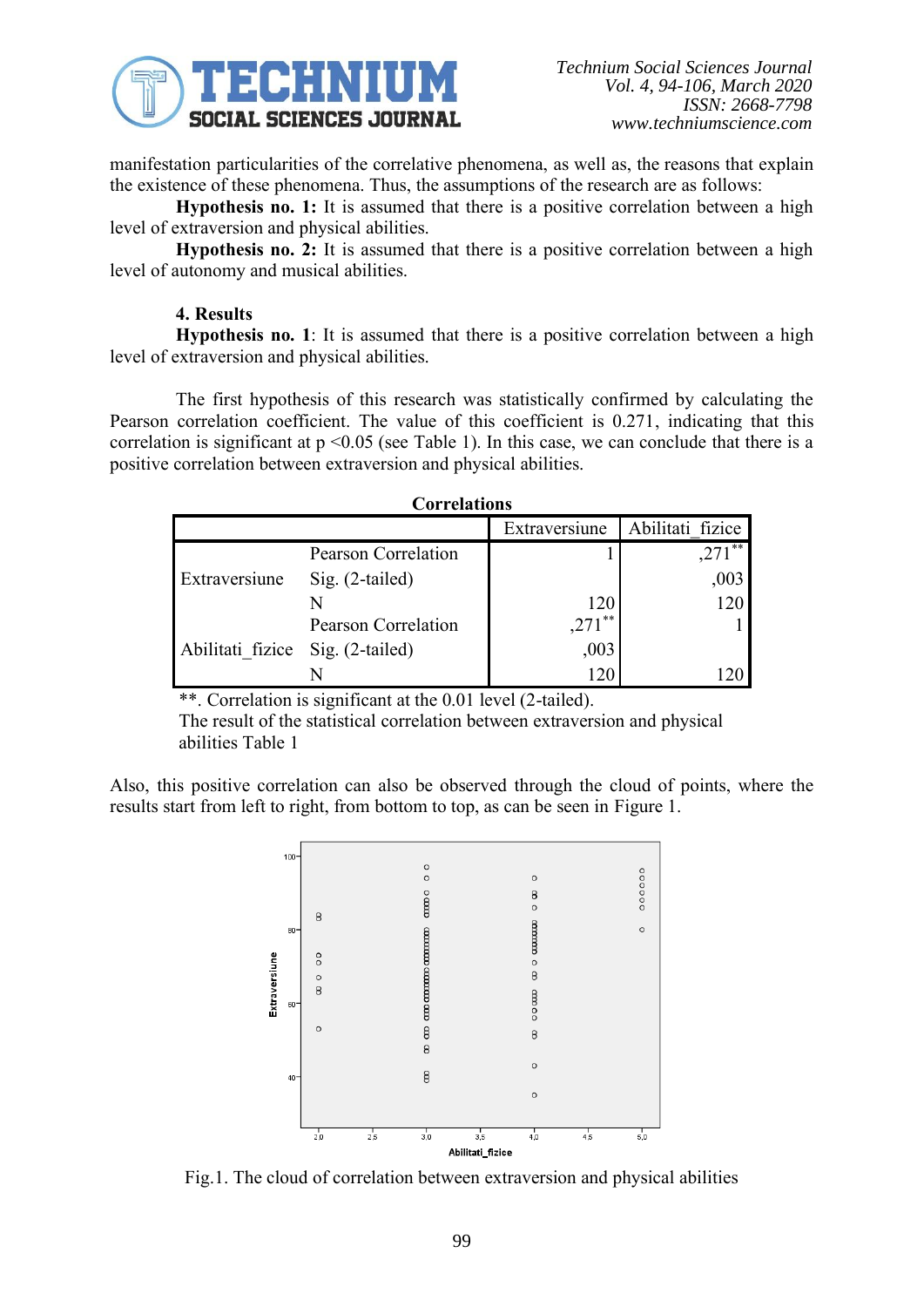

Certainly, as we can identify through other studies (Rhodes & Boudreau, 2019), (Rhodes & Smith, 2006), (Tolea, et al., 2012), (Wuts & Dishman, 2015), (Sutin, Stephan, Artese, Oshio, & Terracciano, 2016), there is a positive correlation between extraversion and physical abilities. It is important to understand the reasons for this phenomenon if we want to accurately identify how this correlation works. To begin with, the explanation is that physical abilities implicitly imply the external orientation of both physical and psychic energy as well as the activity the human individual carries out when he uses his or her respective abilities. Every physical movement, as well as every individual's behavior that benefits from these abilities, requires a process of exteriorization and orientation of activity towards the external environment. Considering that extraversion involves an orientation of psychic energy towards the outside, the correlation between the two variables is plausible.

Another response can be identified through the manifestations particularities of extraversion, specifically through the feature of this personality trait of creating a relationship between the subject and the objective. An extraverted person thinks feels and acts according to the perceived object, which means that through it a subject is transferred to the object. In the correlation of the two variables studied in this hypothesis, the subject is, of course, the human individual, while the object can be represented both by the activity of manifesting physical abilities and by the objects that require their use. In this case, Jung (2004) explains that extraversion can be of two kinds: active (when the subject intends) and passive (when the object imposes it). From the point of view of active extraversion, the relationship between it and physical abilities is the tendency of the subject and in his interest to exteriorize his mental energy, along with his intention to realize and execute certain types of activities or movements in relation to the perceived object (with the physical action needed to use the physical abilities or the element on which they act). From the point of view of passive extraversion, the relationship between it and physical abilities is determined by the fact that the object (the necessary physical action or the object requiring action on it) imposes on the subject the necessity of manifestation of the behavioral exteriorization as well as of the psychic energy.

Also, the correlation between the two variables can be explained by the fact that people with a high level of extraversion show an increased tendency towards a more active activity orientation than for those with a low level (Acevedo, 2012). Extraversion implies a trend towards action that requires a high level of activity, which implicitly leads to the formation of an active lifestyle. Activity is that mood aimed at a fast lifestyle, high energy, but also for doing more activities during the same day. Learning and developing physical abilities involves engaging in actions whose levels of activity are high, but also an active lifestyle that allows them to crystallize those abilities. The superiority of the activity manifestation in the case of increased extraversion is a determining factor for initiation and involvement in physical activities (Adams & Mowen, 2005; Rhodes & Courneya, 2003; Rhodes, Courney & Jones, 2002; apud Rhodes & Boudreau, 2019). Extraversion is positively associated with aerobic activities as well as the active environments of the activity unfolding such as swimming, dancing, or tennis, though there are no significant differences in other sporting activities such as running or cycling. Considering that a strong negative correlation was found between extraversion and inactivity (Wilson & Dishman, 2015), and that extraversion involves a tendency towards more frequent initiation of physical activities, the relationship between it and physical abilities seems to be justified.

People with a high level of extraversion have a much higher level of satisfaction in achieving positive emotional states that arise as a result of doing physical activities, compared to those with low levels of extraversion. The latter do not perceive physical activity as an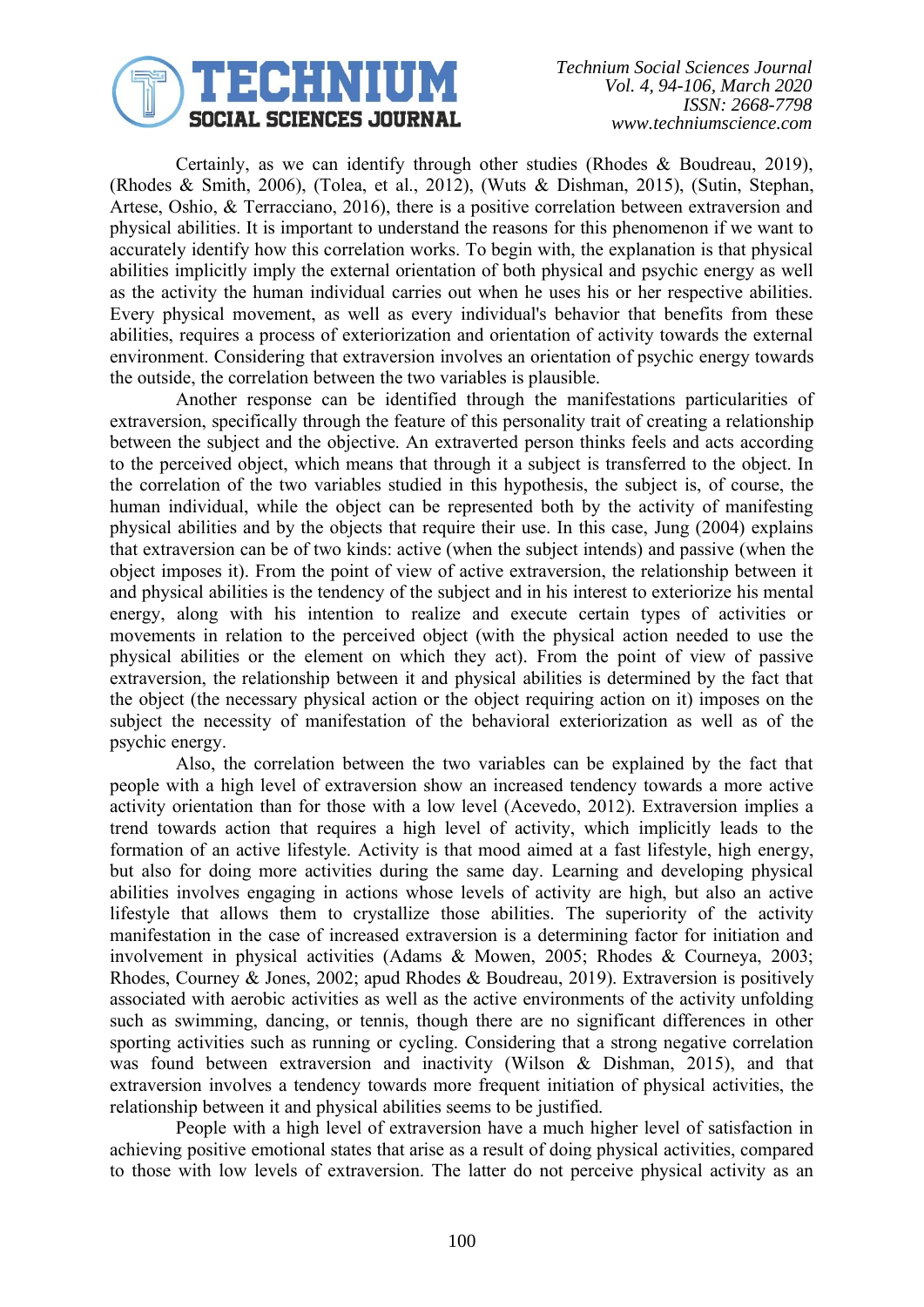

attractive source of rewards, which is why the level of motivation involved in initiating such activities is much lower. At the same time, the fact that extraverted people tend to spend fewer hours a day sitting down than introverted people seems to be an explanation for the existence of the correlation between extraversion and physical abilities (Wichers et al., 2012; Ebstrup, Aadahl, Eplov, Pisinger & Jorgensen, 2013; Sutin, Stephan, Artes, Oshio, & Terracciano, 2016).

An important factor in understanding the correlation between the two variables is self-esteem. According to several studies (Robinson & Tracy, 2001), (Haugen, Safvenbom, & Ommundsen, 2011), (Gilani & Dashipour, 2016) and (Mikulášková & Babincak, 2015) both extraversion and holding the physical abilities register a positive correlation with high selfesteem. Of course, this high self-esteem facilitates the initiation and establishment of interpersonal relationships in the case of an extraverted, as well as its need to be at the center of attention and to be remarked in various situations. These needs are a factor facilitating the learning and development of physical abilities that can be used to improve self-esteem.

The existing tendency in the case of an increased level of extraversion, to orient mental energy externally, therefore to express extrinsically internal experiences, is an important factor in understanding the relationship between the two variables. Physical abilities facilitate the physical activities that allow for the exteriorization of the inner feelings or tensions that the human individual accumulates over time. Mental energy is then oriented towards activity facilitated by physical abilities, thus allowing the discharge of that energy through physical activity. For example, performing physical activities produces a 87% reduction in stress and a reduction in headache frequency of 52% (Hansmann, Hug, & Seeland, 2007). There is a neurochemical base at exercise level: these exercises have the ability to reduce the level of stress-producing hormones such as adrenaline or cortisone, stimulating endorphin production, which contributes to the feeling of relaxation and the state of "good" that people tend to feel after exercising (Harvard Medical School, 2011). It has also been reported that after 20 to 30 minutes of exercise, people tend to feel calmer for a few hours after the end of that activity. This is because physical activity alters hormonal and neurotransmitter responses, such as dopamine or serotonin, which have a strong effect on the mental state and the behavior of a person's behavior (Jackson, 2013).

At the same time, it is important to keep in mind the social aspect that interferes with the relationship between the two variables. A person with a high level of extraversion seeks and establishes as many interpersonal relationships as possible, getting pleasure from interacting with other people, but also as part of social activities. Given that physical abilities are developed through the orientation towards active action environments and that these environments often involve the existence of other people around, then we can deduce that extraversion correlates positively with physical abilities through opportunities interaction that the activities necessary for their development provide.

However, as can be seen through these explanations, the correlation between extraversion and physical abilities is not direct. There are a number of factors or characteristics of both variables that interact with one another and which influence each other. The previous explanations are done in a general manner and represent a possible starting point for future research that will aim at accurately identifying those factors characteristic of those correlated variables.

**Hypothesis no. 2**: It is assumed that there is a positive correlation between a high level of autonomy and musical abilities.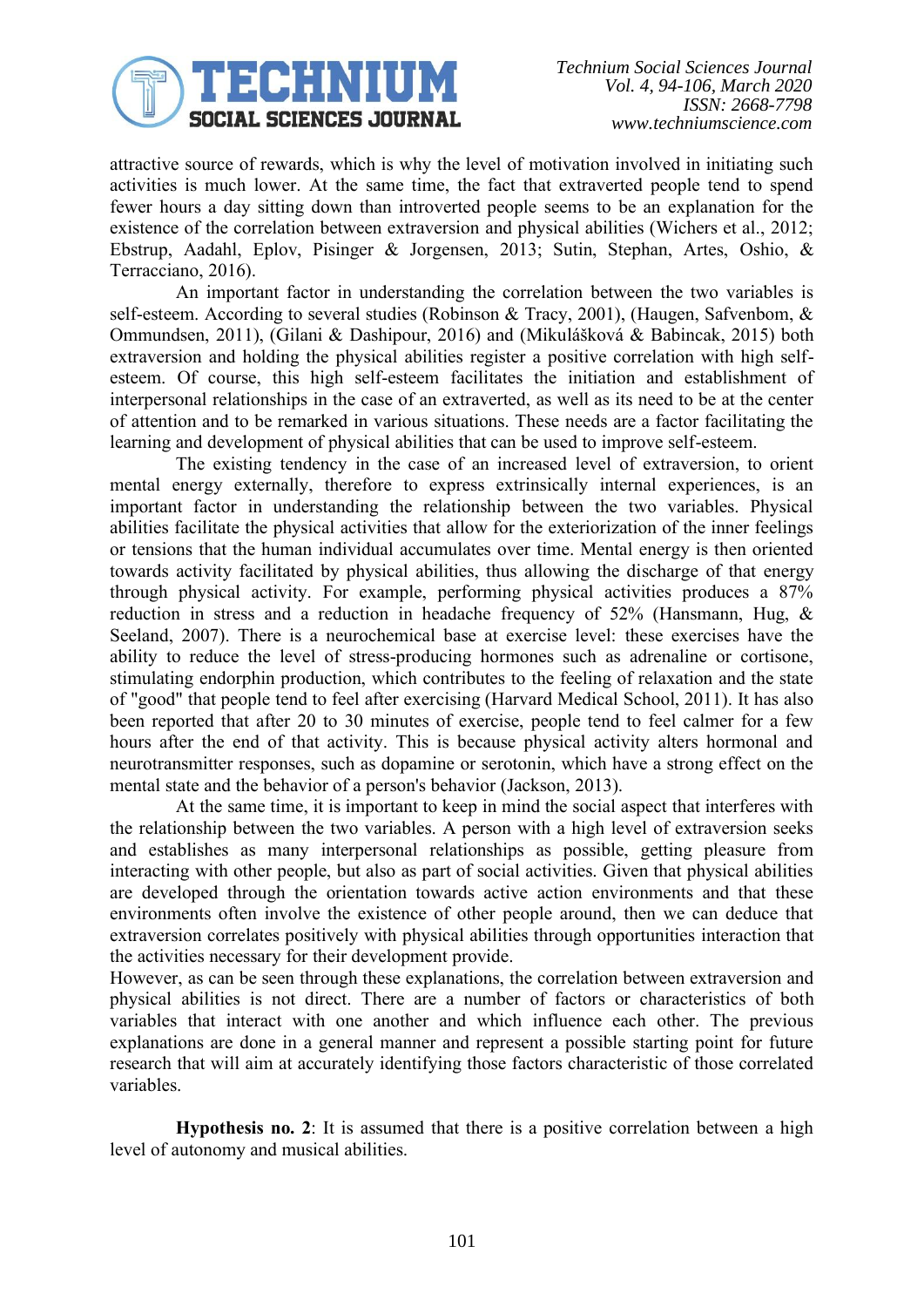

This second hypothesis was statistically confirmed by the results obtained from the calculation of the Pearson correlation coefficient, whose value is 0.238, indicating that this correlation is significant at  $p \le 0.05$  (Table 2).

The result of statistical correlation between autonomy and musical abilities Table 2 **Correlations**

| COLLEIAUOIIS       |                            |             |                   |  |
|--------------------|----------------------------|-------------|-------------------|--|
|                    |                            | Autonomie   | Abilitati muzical |  |
|                    |                            |             |                   |  |
| Autonomie          | <b>Pearson Correlation</b> |             | $238***$          |  |
|                    | Sig. (2-tailed)            |             | ,009              |  |
|                    |                            | 120         | 120               |  |
|                    | Pearson Correlation        | $,238^{**}$ |                   |  |
| Abilitati muzicale | Sig. (2-tailed)            | ,009        |                   |  |
|                    |                            | 120         |                   |  |

\*\*. Correlation is significant at the 0.01 level (2-tailed).

At the same time, the validity of this hypothesis can also be confirmed by the cloud of points (figure 2), which attests the placement of the results obtained from the left to the right of the figure, from the bottom up.



Fig. 2. The cloud of points of the correlation between autonomy and musical abilities

A first possible explanation of this phenomenon is the fact that a person with an increased level of autonomy manifests a frequent search for new experiences, and the musical abilities allow for a lively variety of experiences. Music is an infinite area of variety and uniqueness, representing "*a supreme will of unity, for the breaking of individual barriers, not in the sense of disappearance of the individual, but by the disappearance of the limiting conditions imposed by the existence of this world*." (Cioran, 2016, p.29). In this sense, the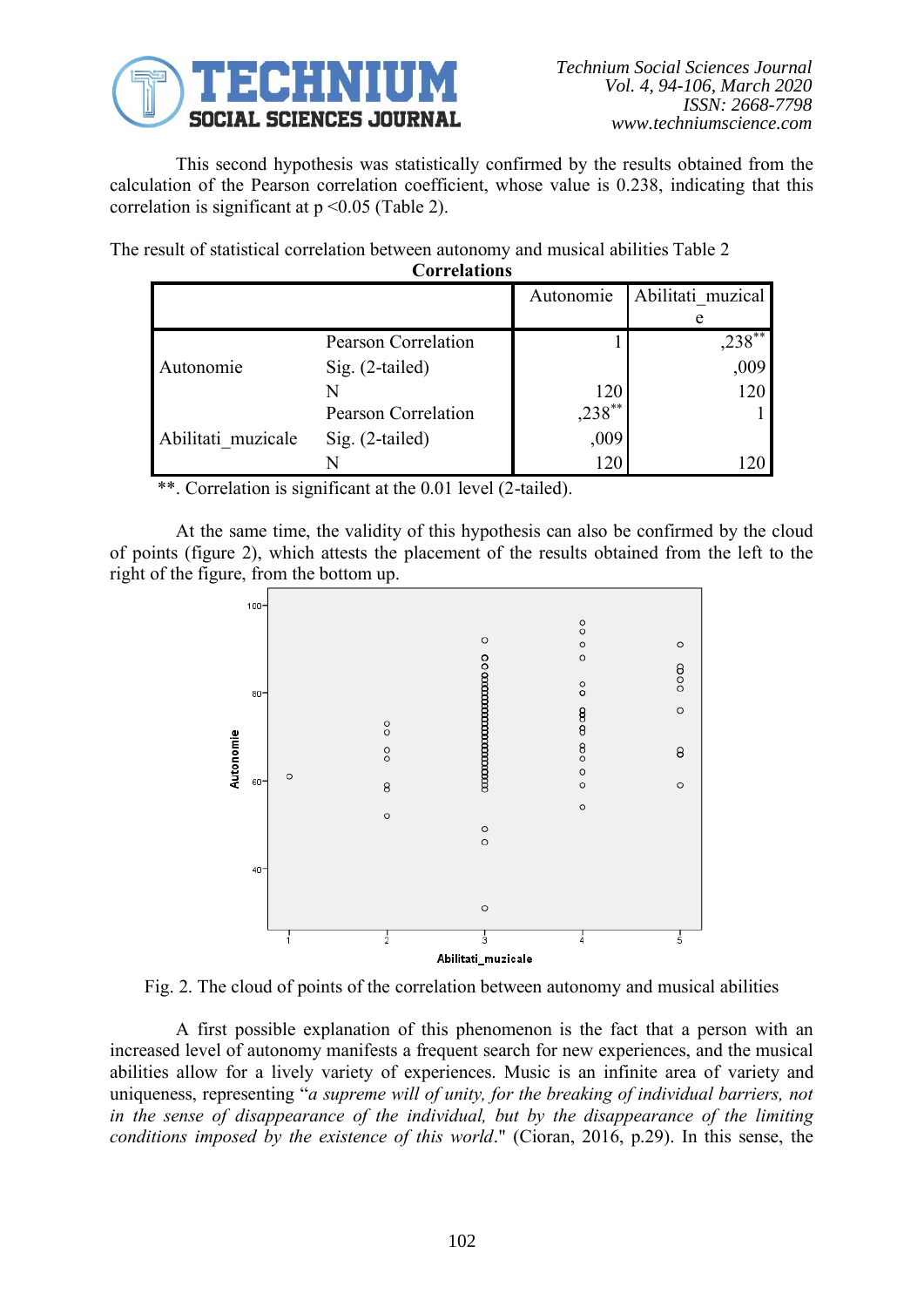

possibilities of experimentation are unlimited, and this allows the human person to overcome his current condition, but also experience unique and diverse experiences.

A feature of autonomy is that of aesthetic sensitivity, an active interest in music, art, or dance, which explains a possible link between musical abilities and this personality trait (Corrigall & Schellenberg Glenn, *Predicting who takes music lessons: parent and child characteristics*, 2015). Musical abilities allows for a multitude of possibilities to achieve music, both through musical instruments and through the variety of genres and musical styles that a human individual can experience throughout his life. Through the use of musical instruments, these abilities facilitate freedom of action, development and expression, which is also valid for the sound varieties of musical notes used by the individual. Musical abilities facilitate the possibility of translating into a different form of human feelings, feelings and desires, and man's involvement in music implies an ample process of creativity and, according to the Hegelian perspective, a process by which the individuality subjectivity of its individuality is made, which leads to a meditation on the absolute subjectivity of absolute spirit and objectivity within the contingency domain (Biddle, 1995).

A high level of autonomy implies an existing desire to experiment with unique sensations and activities, and musical abilities allow the realization of these experiences through music that can give the human person a series of extraordinary and even ecstatic feelings. These types of experiences allow the human person to "break" from his own Self and experience the intensity, vibration, depth of musical sounds, and the mystical experience of the musical ritual and transcendence. Rhythmic repetitive stimulation has the ability to excite the limbic system and the autonomous system, which changes the particularities of functioning of psychic mechanisms such as sensation or thinking, but also the way the human individual perceives and interprets reality. In other words, the rhythms of music affect the neurological possibility of the brain to define its own limits (Newberg, D'Aquili, & Rause, 2008). By practicing a musical instrument or interpreting a piece in a certain way, tensions or relaxations can occur in the muscles, and these activities lead to emotional responses being affected at times when they are repeatedly performed (Gelhorn & Kiely, 1972, 1973 and Ibid.). Also, repetitive auditory stimuli can induce cortical rhythms that have the ability to both produce pleasant sensation experiences and to facilitate intense discharges at the level of excitement and resting systems (Walter & Walter, 1949, pp. Ibid .). In this sense, the possibilities of experimentation of these experiences, together with their intensity, is a possible interest for a person with an increased level of autonomy, which may also represent a possible answer of the relationship between this personality trait and the musical abilities.

A high level of autonomy implies the possibility of using one's own creativity in working activities, along with the tendency to act differently from the way in which others act. Through the musical abilities, the individual can capitalize on all his creativity. The possibilities of playing back rhythmic patterns, auditory and musical production, or the sense of harmony are just some of the elements of musical abilities that allow the individual to manifest both his creativity and his individuality in what he / she means doing differently in comparison with those around. The existence of musical abilities involves the practice of a musical instrument or a certain type of music, and these things are learned through repetition. The repetition implies total involvement in the activity. Even in the case of music lovers, it takes hundreds or even thousands of hours of practice to learn to play an instrument or to learn techniques for making certain types of sounds or different styles of music. At the same time, we can add the need to know the theoretical and practical aspects of musical activity, along with the practice of certain pieces or to experiment with new individual approaches to the musical possibilities offered by the instrument (s) used. This learning process assumes the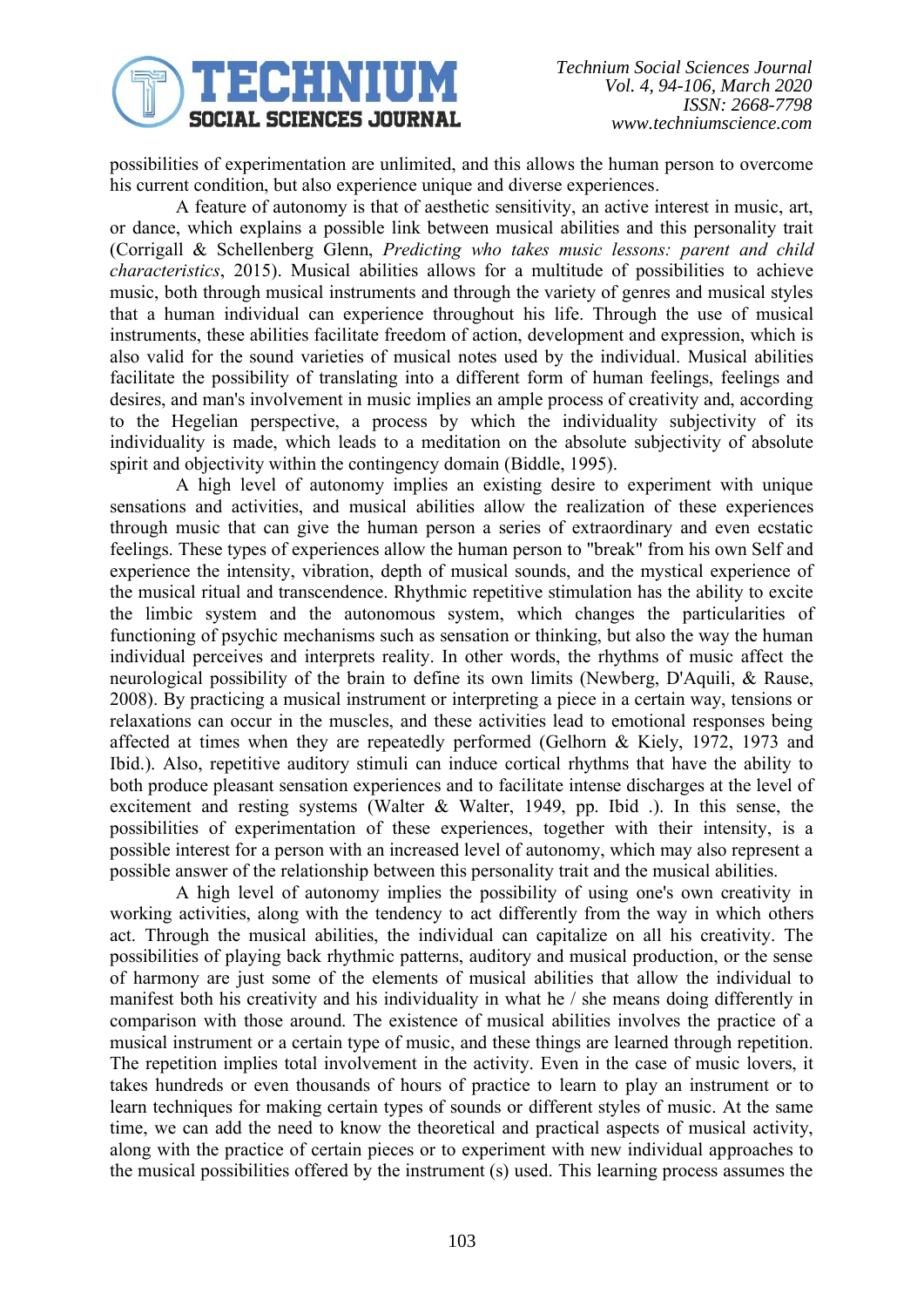

direct assumption of an attitude of openness to the possibilities offered by it. In order to form his musical skills, the human individual is obliged to form a wide openness, oriented towards the receptivity and acquisition of all the possibilities of musical manifestation offered by the instrument he is practicing. Acquiring new knowledge requires openness towards the artistic area, which affects the way in which human personality develops, facilitating the process of acquiring autonomy.

Possibility of independence and freedom in terms of the use of musical abilities and the making of music can be a facilitating factor on the basis of the formation of the autonomous personality through the dedication and total involvement of the human individual and his own individuality in terms of possibilities for realization of music.

Musical abilities not only involve the learning of action patterns, but also the direct involvement of the personal factor in the process of musical creation, which requires the development of originality and creativity to achieve it. In other words, music "forces" the development of personality in an autonomous manner. At the same time, to distinguish yourself through musical abilities, it is necessary to individualize and determine your own style, your own ways of acting and all elements that aim to differentiate from other people who have the same abilities, which is why the latter have the ability to influence the personality of the human individual in order to acquire those possibilities of individual manifestation and the necessity of differentiation in the musical plane, characteristics specific to autonomy.

As with the first hypothesis, it is necessary to understand that these explanations relate to the general characteristic of the correlation between increased levels of autonomy and musical abilities. As we can see, there are a number of secondary characteristics of each variable that interact and influences with one another. Even in this case, we can deduce that autonomy is a possible predictor of the development of musical abilities (Corrigall, Schellenberg, & Misura, 2013), while the latter can play a role modeling personality traits.

## **Conclusions**

The findings of this study show that there is a positive correlation between personality traits and non-cognitive abilities. This is due, first of all, to the fact that personality traits can be a predictor of the development of non-cognitive abilities. The prediction is determined by the traits characteristics and the respective ability: the learning and development of the latter must require the existence of certain personality characteristics whose particularity manifestations must be in accordance with the needs of non-cognitive ability. Secondly, the correlation between the variables studied is explained by the fact that non-cognitive abilities can represent a series of modeling factors in relation to human personality, having the ability to influence the way personality traits evolve and develop over time. Regarding the limits of this research, the first one is that the tools used allowed the general identification of the relationship between the variables studied. This is a difficulty, because the correlation phenomena explained above are manifested through the characteristics of the respective variables, of "substrates" that could not be precisely identified. At the same time, participants may have over / underrated their abilities, as the tool used to evaluate them is one that requires a self-assessment process. The potential development of this research consists in identifying and evaluating the "under-traits" and characteristics of the variables mentioned above, but also in identifying occupational interests that can play an essential role in understanding the correlation phenomena in this case.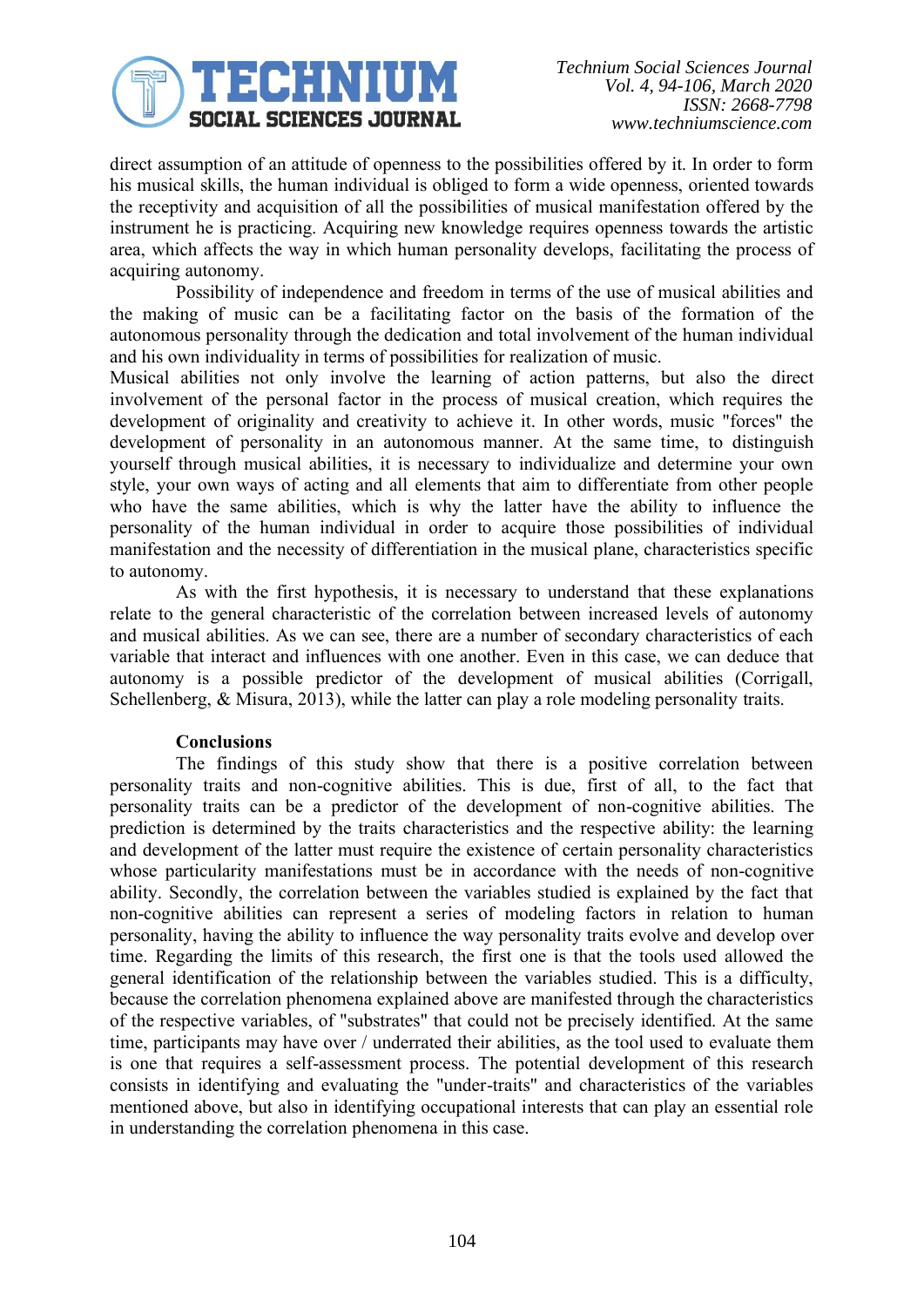

# **References**

- [1] Acevedo, O. E. (2012). *The Oxford Handbook of Exercise Psychology.* New York: Oxford University Press.
- [2] Balica, M., Benga, O., Caragea, V., David-Crisbășanu, S., Goia, D., Horga, I., & Iftode, O. (n.d.). *Dezvoltarea abilităților non-cogntiive la adolescenții din România.* Retrieved from UNICEF: http://www.unicef.ro/wp-content/uploads/Dezvoltarea-abilitatilornoncognitive-29-aug-2016-pt-web-1.pdf. Accesat la data de 03.04.2019.
- [3] Biddle, D. I. (1995). *Autonomy, Ontology and the Ideal: Music Theory and Philosophical Aesthetics in Early Ninetheenth-Century German Thought.* Tyne: Newcastle University Press.
- [4] Burger, J. (2019). *Personality.* Boston: Wadsworth: Cengage Learning.
- [5] Chețan, O., & Sommer, R. (1978). *Dicționar de filosofie.* București: Editura Politică.
- [6] Cioran, E. (2016). *Cioran și muzica.* București: Humanitas.
- [7] Corrigall, A. K., & Schellenberg Glenn, E. (2015, Martie 24). Predicting who takes music lessons: parent and child characteristics. *Frontiers in Psychology*.
- [8] Corrigall, A. K., Schellenberg, G. E., & Misura, M. N. (2013, Aprilie 30). Music training, cognition, and personality. *Frontiers in Psychology*.
- [9] Engler, B. (2014). *Personality Theories - An Introduction.* Wadsworth: Cengage Learning.
- [10] Feist, J., & Feist, G. (2006). *Theories of Personality.* New York: The McGraw-Hill Companies, Inc.
- [11] Gilani, M. R., & Dashipour, A. (2016, Aprilie 15). *The Effects of Physical Activity on Self-Esteem: A Comparative Study.* Preluat de pe International Journal of High Risk Behaviors & Addiction: http://jhrba.com/en/articles/13221.html. Accesat la data de 14.04.2019.
- [12] Golu, M. (2007). *Fundamentele psihologiei (Vol. 1).* București: Editura Fundației România de Mâine.
- [13] Hansmann, R., Hug, S.-M., & Seeland, K. (2007). Restoration and stress relief through physical activities in forests and parks. *Urban Forestry & Urban Greening*, 213 - 225.
- [14] Harvard Medical School. (2011, Februarie). *Exercising to relax*. Preluat de pe Harvard Health Publishing: https://www.health.harvard.edu/staying-healthy/exercising-torelax
- [15] Haugen, T., Safvenbom, R., & Ommundsen, Y. (2011). Physical activity and global self-worth: The role of physical self-esteem indices and gender. *Mental Health & Physical Activity*, 49 - 56.
- [16] Humphreys, R. B., Kesenne, S., & Rodríguez, P. (2011). *The Economics of Sport, Health and Happiness: The Promotion of Well-being through Sporting Activities.* Cheltenham: Edward Elgar Publishing Limited.
- [17] Jackson, E. M. (2013). Stress Relief: The Role of Exercise in Stress Management. *ACSM's Health & Fitness Journal*, 14 - 19.
- [18] Joyce, D. (2010). *Essentials of Temperament Assessment.* New Jersey: John Wiley & Sons, Inc.
- [19] Jung, C. G. (2004). *Tipuri psihologice.* București: Editura Trei.
- [20] Khine, S. M. (2016). Non-cognitive Skills and Factors in Educational Succes and Academic Achievement. În S. Areepattamannil, & S. M. Khine, *Non-cognitive Skills and Factors in Educational Attainment* (pg. 3 - 9). Rotterdam: Sense Publishers.
- [21] Kline, P. (2000). *The Handbook of Psychological Testing.* New York: Routledge.